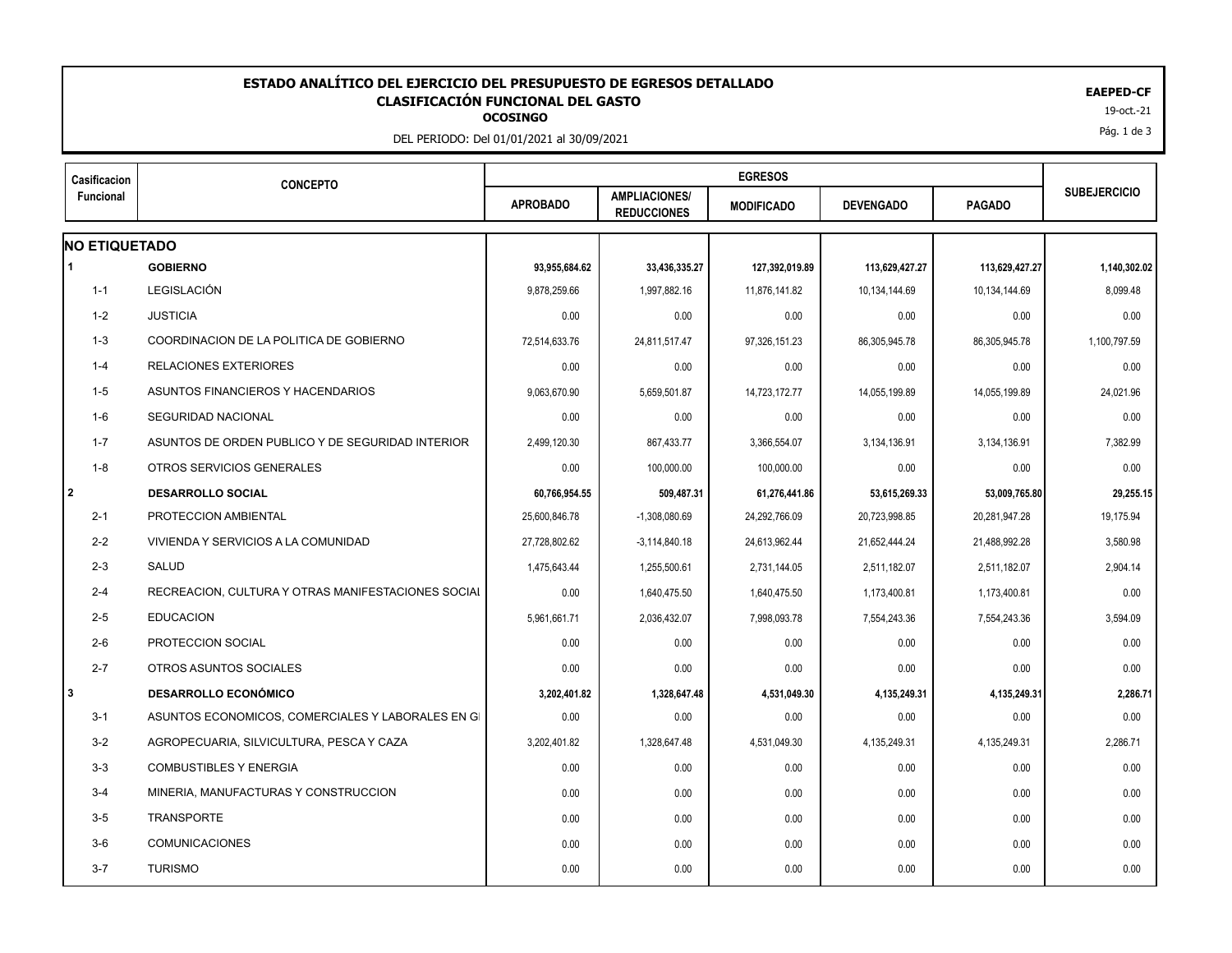## 19-oct.-21 **OCOSINGO ESTADO ANALÍTICO DEL EJERCICIO DEL PRESUPUESTO DE EGRESOS DETALLADO EAEPED-CF CLASIFICACIÓN FUNCIONAL DEL GASTO**

DEL PERIODO: Del 01/01/2021 al 30/09/2021

| Casificacion      | <b>CONCEPTO</b>                                     |                 |                                            |                   |                  |                |                     |
|-------------------|-----------------------------------------------------|-----------------|--------------------------------------------|-------------------|------------------|----------------|---------------------|
| Funcional         |                                                     | <b>APROBADO</b> | <b>AMPLIACIONES/</b><br><b>REDUCCIONES</b> | <b>MODIFICADO</b> | <b>DEVENGADO</b> | <b>PAGADO</b>  | <b>SUBEJERCICIO</b> |
| $3-8$             | CIENCIA, TECNOLOGIA E INNOVACION                    | 0.00            | 0.00                                       | 0.00              | 0.00             | 0.00           | 0.00                |
| $3-9$             | OTRAS INDUSTRIAS Y OTROS ASUNTOS ECONOMICOS         | 0.00            | 0.00                                       | 0.00              | 0.00             | 0.00           | 0.00                |
| $\overline{4}$    | OTRAS NO CLASIFICADAS EN FUNCIONES ANTERIORES       | 19,749,148.57   | 1,623,607.53                               | 21.372.756.10     | 13,536,946.50    | 13.536.946.50  | 2,898,522.46        |
| $4 - 1$           | TRANSACCIONES DE LA DEUDA PUBLICA / COSTO FINANCIER | 0.00            | 0.00                                       | 0.00              | 0.00             | 0.00           | 0.00                |
| $4 - 2$           | TRANSFERENCIAS, PARTICIPACIONES Y APORTACIONES ENT  | 19,749,148.57   | 1,623,607.53                               | 21,372,756.10     | 13,536,946.50    | 13,536,946.50  | 2,898,522.46        |
| $4 - 3$           | SANEAMIENTO DEL SISTEMA FINANCIERO                  | 0.00            | 0.00                                       | 0.00              | 0.00             | 0.00           | 0.00                |
| $4 - 4$           | ADEUDOS DE EJERCICIOS FISCALES ANTERIORES           | 0.00            | 0.00                                       | 0.00              | 0.00             | 0.00           | 0.00                |
| <b>ETIQUETADO</b> |                                                     |                 |                                            |                   |                  |                |                     |
|                   | <b>GOBIERNO</b>                                     | 0.00            | 68,652,162.02                              | 68,652,162.02     | 51,464,826.16    | 51,464,826.16  | 0.00                |
| $1 - 1$           | LEGISLACIÓN                                         | 0.00            | 0.00                                       | 0.00              | 0.00             | 0.00           | 0.00                |
| $1 - 2$           | <b>JUSTICIA</b>                                     | 0.00            | 0.00                                       | 0.00              | 0.00             | 0.00           | 0.00                |
| $1 - 3$           | COORDINACION DE LA POLITICA DE GOBIERNO             | 0.00            | 0.00                                       | 0.00              | 0.00             | 0.00           | 0.00                |
| $1 - 4$           | <b>RELACIONES EXTERIORES</b>                        | 0.00            | 0.00                                       | 0.00              | 0.00             | 0.00           | 0.00                |
| $1 - 5$           | ASUNTOS FINANCIEROS Y HACENDARIOS                   | 0.00            | 0.00                                       | 0.00              | 0.00             | 0.00           | 0.00                |
| 1-6               | <b>SEGURIDAD NACIONAL</b>                           | 0.00            | 0.00                                       | 0.00              | 0.00             | 0.00           | 0.00                |
| $1 - 7$           | ASUNTOS DE ORDEN PUBLICO Y DE SEGURIDAD INTERIOR    | 0.00            | 68,652,162.02                              | 68,652,162.02     | 51,464,826.16    | 51,464,826.16  | 0.00                |
| $1 - 8$           | OTROS SERVICIOS GENERALES                           | 0.00            | 0.00                                       | 0.00              | 0.00             | 0.00           | 0.00                |
| l 2               | <b>DESARROLLO SOCIAL</b>                            | 0.00            | 1,003,758,236.74                           | 1,003,758,236.74  | 856,212,378.36   | 856,212,378.36 | 0.00                |
| $2 - 1$           | PROTECCION AMBIENTAL                                | 0.00            | 960.791.61                                 | 960,791.61        | 642.604.12       | 642.604.12     | 0.00                |
| $2 - 2$           | VIVIENDA Y SERVICIOS A LA COMUNIDAD                 | 0.00            | 928,094,196.51                             | 928,094,196.51    | 804,282,630.49   | 804,282,630.49 | 0.00                |
| $2 - 3$           | SALUD                                               | 0.00            | 0.00                                       | 0.00              | 0.00             | 0.00           | 0.00                |
| $2 - 4$           | RECREACION, CULTURA Y OTRAS MANIFESTACIONES SOCIAL  | 0.00            | 0.00                                       | 0.00              | 0.00             | 0.00           | 0.00                |
| $2 - 5$           | <b>EDUCACION</b>                                    | 0.00            | 67,010,205.59                              | 67,010,205.59     | 45, 181, 564.03  | 45,181,564.03  | 0.00                |
| $2 - 6$           | PROTECCION SOCIAL                                   | 0.00            | 7,693,043.03                               | 7,693,043.03      | 6,105,579.72     | 6,105,579.72   | 0.00                |
| $2 - 7$           | OTROS ASUNTOS SOCIALES                              | 0.00            | 0.00                                       | 0.00              | 0.00             | 0.00           | 0.00                |
|                   |                                                     |                 |                                            |                   |                  |                |                     |

Pág. 2 de 3